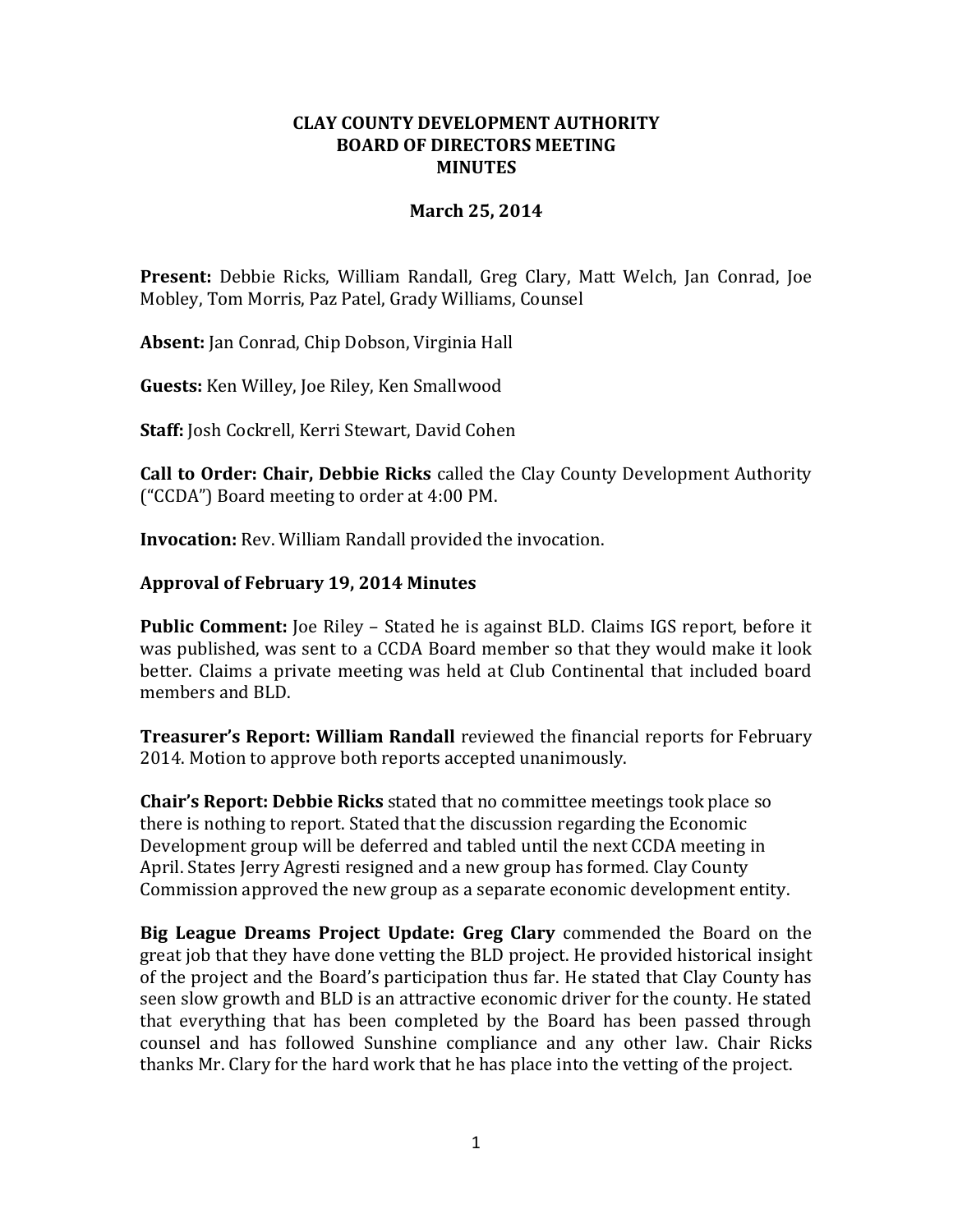**Transition Report: Kerri Stewart** discussed the review of the unsolicited bid, the extension of the BLD License Agreement as well as the Staff Evaluation of the BLD unsolicited bid. She reviewed the options staff has made available on the next steps to take with the BLD project. She highlighted several points in the Staff Evaluation including the CCDA mission and the BLD proposal to build a recreational sports park. She stated that this was an economic impact study, not a public investment study. Stated that the Board is a facilitator of the BLD deal, not a developer. She made clear that no negotiations have taken place. Stated that the sports park proposed by BLD in the unsolicited bid is slight different than the park evaluated during the economic impact study. The bid proposes 6 fields rather 5. BLD sports park will be a turnkey operation.

Greg Clary questioned whether a turnkey operation is typical in deals that the rest of the Board has seen. Paz Patel stated that with hotels, this is the case. Turnkey would include equipment and other needs to operate the facility. David Cohen stated that the contract holds BLD responsible for operating costs. Greg Clary also asked if BLD Clay has any financial standing. David Cohen responds no. Also, asked if there is any recourse with BLD Clay. David Cohen states that there is a specific nonrecourse provision in the maintenance and operating agreement and consulting services agreement. He stated that this is a traditional method of conducting business by many companies. Greg Clary asked what recourse would there be if BLD walks out or the project fails. David Cohen said that there are not any guarantees, nor letters of credit, nor performance bonds. Paz Patel asked if there is any insurance BLD Clay or CCDA can take out to cover for loss. David Cohen stated that BLD will not purchase a performance bond and CCDA can't get a performance bond either. Grady Williams stated that this is not a good deal if all the risk is placed on CCDA.

Matt Welch stated that there is a risk even if the project fails, how long it would take to get a new operator in while carrying the expenses of the maintenance of the facility. He also stated that there is risk if BLD does not bring in the tournaments and perform. Chairwoman Ricks asked would you get a performance bond for this. David Cohen stated that this is highly unlikely. Greg Clary stated that the CCDA will solely have to rely on the positive reputation of BLD which can pose conceptual risks. David Cohen stated that the governments that have a BLD project in their communities have not said anything negative and some are looking at getting a second park.

Greg Clary draws concern with dealing with an entity with no financials (BLD Clay) as well as if another BLD park were to be built nearby, would it become competitive and draw tournaments away from Clay. Matt Welch stated that BLD will not put their reputation on the line if they didn't think they would perform well.

David Cohen states the CCDA has sovereign immunity in respect to the ownership of the park since the CCDA is not the operator. BLD has an obligation to carry insurance and maintain it.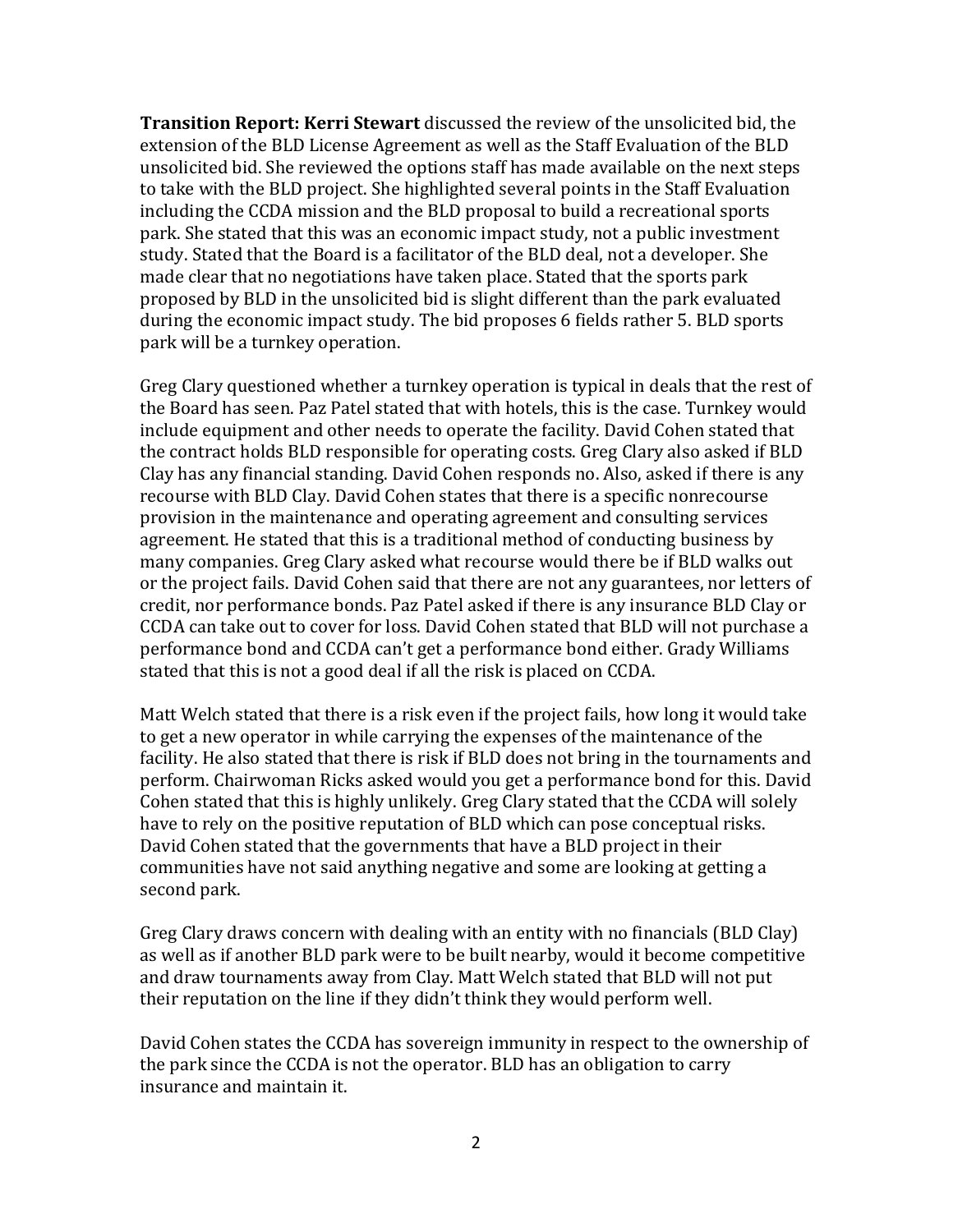David Cohen discussed the revenue and repair/replacement reserve fund. BLD's proposal is for a 5% revenue share to the county and CCDA. They proposed to take 1% and set aside for the repair/replacement reserve fund. The account will likely build up to \$100,000. There is a 3 year waiver period in the beginning in which BLD does not have to make any contributions to this account. Part of the 3-years will be covered by warrantees. David Cohen stated that everything is negotiable. He stated that after a year or two of stabilization, a guess on revenue would be around \$1.5- 2.3M range as a good year for BLD Clay. When David Cohen asked BLD if they have done more than 6% total in the past, BLD responded they may have, but don't like doing more than that because they likely won't get 10% anywhere else ever. Regarding performance bonds, they suggested increasing the contributions of the repair/replacement fund. David Cohen stated that CCDA would get 5% of the alcoholic beverage sales and Clay County would get 5% of the balance of the revenues. Debbie Ricks said that the CCDA 5% would give the Board an opportunity to hire someone to provide oversight of BLD for CCDA.

David Cohen said that this project should be viewed by the CCDA as an engine for economic development to create jobs. Stated the CCDA should look at sharing the expense of park oversight with the County rather than carrying it alone. A contract manager would be needed to provide oversight to ensure reports are getting filed, etc.

Greg Clary has concern with 5% due to it being not of great value. A return on the investment is most desired.

David Cohen discussed the contractual relationships. There is a license agreement with BLD USA, a consulting services agreement with another BLD entity that provides design and construction services which has a price tag of \$600,000, and the relationship with the operations agreement is the reverse of the turnkey in which BLD pays for everything following CCDA providing the turnkey. Consulting services are provided over the course of 20 months at \$30,000 a month. In addition, CCDA pays out of pocket expenses for travel. BLD will provide the owner's program to architects and engineers as well as advice and guidance regarding what works best.

Greg Clay asked if BLD has veto power or authority. He asked if the CCDA has final authority. David Cohen stated that each party has veto power: CCDA, Clay County, BLD.

Paz Patel stated his concern with the \$600,000+ out of pocket expenses that doesn't have a cap. Greg Clay stated his concern with giving a turnkey operation and the risk that BLD could walk out. BLD has not walked away from any facility but has terminated agreements. David Cohen stated that deals get complicated when all parties are brought in regarding the cost of construction. Agreements with each party that is contingent on each other are needed, but no progress has been made on that yet. All parties have to come to agreement.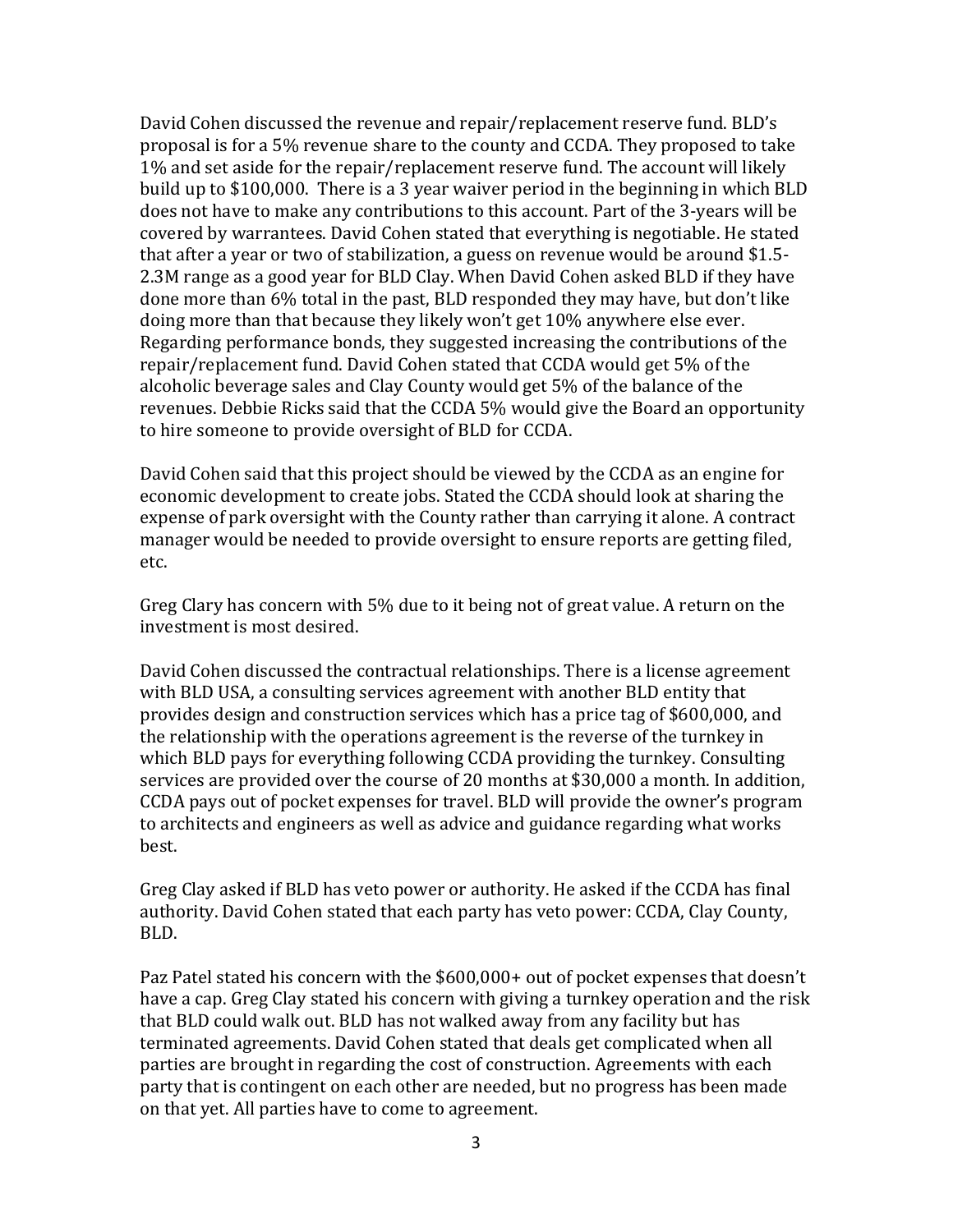Greg Clary stated his concern with the County that has been advised by their counsel to not enter into this type of arrangement between the parties involved. David Cohen stated that the CCDA Board can direct staff to research how it can get money to determine the costs to build the project. If \$26M, then the conversation will change, but if \$19M then there is a completely different conversation. Realistic progress regarding funding of the due diligence should occur. Chair Ricks asked how the CCDA will go about getting that money. David Cohen stated the Board needs to have a frank conversation with the other participants in the project and have an orderly progression of the next steps before much money is spent. He stated that the County and landowners need to cooperate by helping with the funding to determine actual costs. Matt Welch stated that the first step is to determine if 6 fields will fit on the property, then obtain a rough sketch of what BLD needs to build and how it will fit on the land then obtain an estimate of how much it would cost to build the project. Greg Clary has concern regarding where the money will come from to pay for the estimates because CCDA should not continue spending money for this project unless the other partners assist with it.

David Cohen stated that Clay County's outside counsel recognizes that there is a cost to conducting the due diligence work and could reach \$200,000. He states that the CCDA should have enough information without paying \$600k for the BLD plans to get a cost estimate for the project and believes the CCDA can get this estimate very easily without spending much money. Greg Clary emphasized to the Board that every time the CCDA makes a move, money will be spent; therefore, the Board needs to progress forward efficiently. David Cohen emphasized that the CCDA is the right body to move this project forward but a source of revenue needs to be found to bring this project closer to the finish line. All parties must come to the table and carry some of the costs.

Kerri Stewart stated that the Board can decide to pursue the project with due diligence without going into negotiations. Chair Ricks stated that this is the route the Board should take. David Cohen stated that the most challenging part will be fitting the negotiations in over the economics of the deal with the engineering work to be completed. Stated that the Board needs to decide how to move forward with BLD.

Matt Welch stated that he can get the estimate of construction costs upon receiving the specs for around \$3,000 rather spending \$75k+ for it. Rev. William Randall recommended that staff could look for grants to help with this project. Greg Clary stated that this has been looked into by the landowners and others.

Staff has been directed to continue conducting CCDA due diligence on the BLD project.

**Economic Development Report: Bill Garrison** was not available to provide a report.

### **New Business:** none